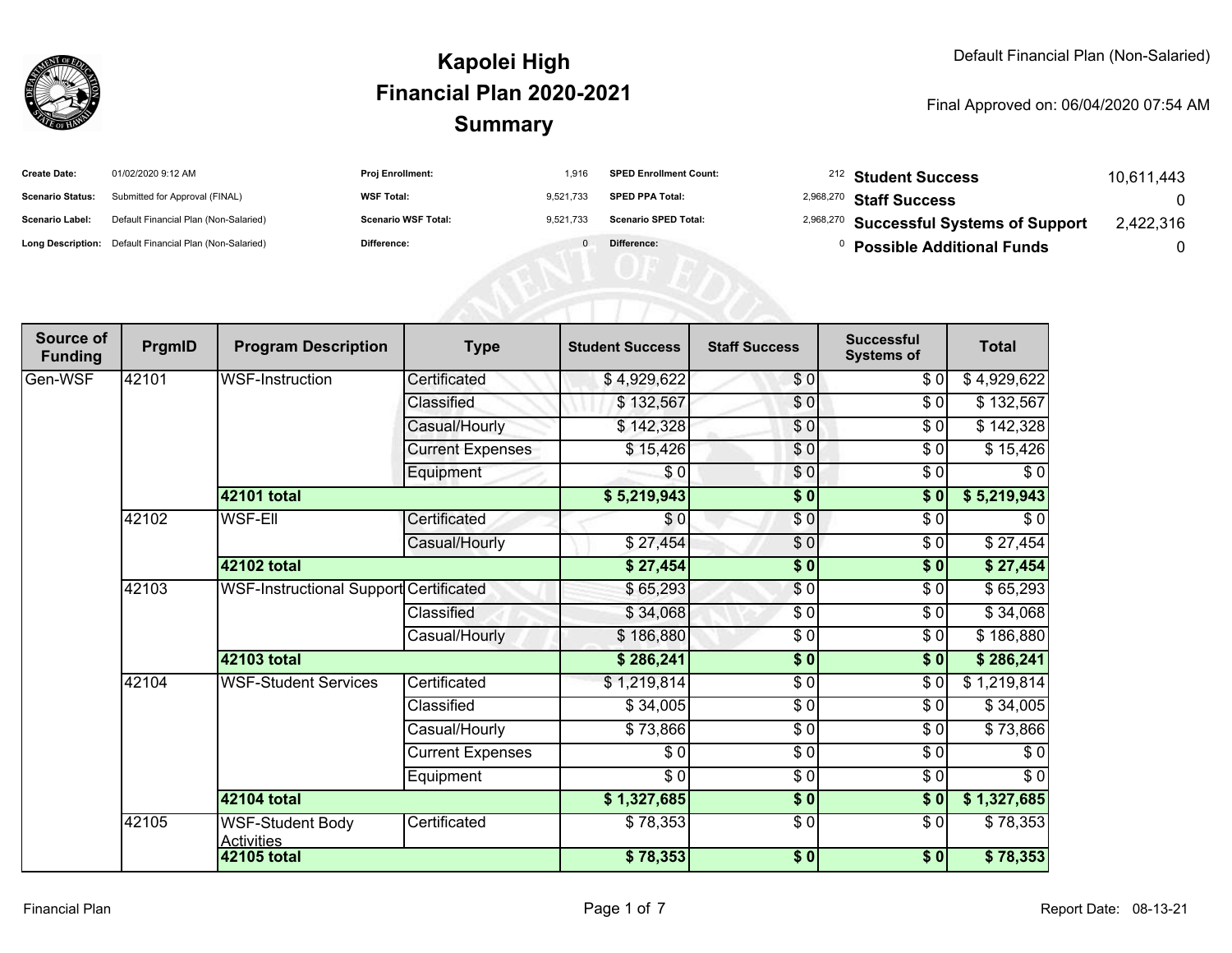

| Source of<br><b>Funding</b> | PrgmID   | <b>Program Description</b>                       | <b>Type</b>             | <b>Student Success</b> | <b>Staff Success</b> | <b>Successful</b><br><b>Systems of</b> | <b>Total</b>     |          |
|-----------------------------|----------|--------------------------------------------------|-------------------------|------------------------|----------------------|----------------------------------------|------------------|----------|
| Gen-WSF                     | 42106    | <b>WSF-Enabling Activities I</b>                 | Certificated            | \$78,353               | $\sqrt{6}$           | \$0                                    | \$78,353         |          |
|                             |          |                                                  | Classified              | \$81,388               | $\overline{\$0}$     | $\overline{30}$                        | \$81,388         |          |
|                             |          | <b>42106 total</b>                               |                         |                        | $\overline{\$}0$     | $\overline{\$0}$                       | \$159,741        |          |
|                             | 42108    | <b>WSF-Enabling Activities III Casual/Hourly</b> |                         | \$0                    | $\overline{\$0}$     | $\overline{\$0}$                       | \$0              |          |
|                             |          | <b>42108 total</b>                               |                         | $\overline{\$0}$       | $\overline{\$0}$     | $\overline{\$0}$                       | $\overline{\$0}$ |          |
|                             | 42112    | <b>WSF-School</b>                                | Certificated            | \$0                    | $\sqrt{6}$           | \$1,026,838                            | \$1,026,838      |          |
|                             |          | Administration                                   | Classified              | $\sqrt{6}$             | $\overline{S}0$      | \$352,610                              | \$352,610        |          |
|                             |          |                                                  | Casual/Hourly           | \$0                    | \$0                  | $\overline{\$0}$                       | $\overline{\$0}$ |          |
|                             |          |                                                  | <b>Current Expenses</b> | \$0                    | \$0                  | \$225,000                              | \$225,000        |          |
|                             |          |                                                  | Equipment               | \$0                    | \$0                  | $\overline{\$0}$                       | $\overline{\$0}$ |          |
|                             |          | <b>42112 total</b>                               |                         | $\overline{\$0}$       | $\overline{\$0}$     | \$1,604,448                            | \$1,604,448      |          |
|                             | 42113    | <b>WSF-School Facility</b><br><b>Services</b>    | Classified              | $\overline{\$0}$       | \$0                  | \$792,868                              | \$792,868        |          |
|                             |          |                                                  | Casual/Hourly           | \$0                    | $\sqrt{0}$           | $\overline{\$0}$                       | $\overline{50}$  |          |
|                             |          |                                                  | <b>Current Expenses</b> | \$0                    | $\sqrt{0}$           | \$25,000                               | \$25,000         |          |
|                             |          |                                                  | Equipment               | \$0                    | \$0                  | $\sqrt{6}$                             | $\overline{\$0}$ |          |
|                             |          | 42113 total                                      |                         | $\overline{\$0}$       | $\overline{\$}0$     | \$817,868                              | \$817,868        |          |
|                             | Gen-WSF  |                                                  | \$7,099,417             | $\overline{\$0}$       | \$2,422,316          | \$9,521,733                            |                  |          |
| Gen-SPED                    | 17101    | <b>SPED Ppa - Instruction</b>                    | Certificated            | \$2,089,376            | $\sqrt{6}$           | \$0                                    | \$2,089,376      |          |
|                             |          |                                                  | Classified              | \$826,416              | $\sqrt{6}$           | $\sqrt{6}$                             | \$826,416        |          |
|                             |          |                                                  |                         | Casual/Hourly          | \$52,478             | $\sqrt{6}$                             | \$0              | \$52,478 |
|                             |          | <b>17101 total</b>                               |                         | \$2,968,270            | $\overline{\$0}$     | $\overline{\$0}$                       | \$2,968,270      |          |
|                             | 17131    | Special Education in                             | Certificated            | $\overline{\$0}$       | $\sqrt{6}$           | $\sqrt{6}$                             | \$0              |          |
|                             |          | <b>Regular Schools</b>                           | Classified              | $\overline{30}$        | $\sqrt{6}$           | $\sqrt{6}$                             | $\overline{S}0$  |          |
|                             |          | <b>17131 total</b>                               |                         | $\overline{\$0}$       | $\sqrt{6}$           | $\overline{\$0}$                       | $\overline{\$0}$ |          |
|                             | Gen-SPED |                                                  |                         | \$2,968,270            | $\overline{\$0}$     | $\overline{\bullet}$ 0                 | \$2,968,270      |          |
| Gen-Categ                   | 15849    | Gen Fund Voc & Applied                           | Certificated            | \$130,586              | $\sqrt{6}$           | $\sqrt{6}$                             | \$130,586        |          |
|                             |          | Technology                                       | Casual/Hourly           | $\sqrt{6}$             | $\sqrt{6}$           | $\overline{30}$                        | $\sqrt{6}$       |          |
|                             |          |                                                  | <b>Current Expenses</b> | $\overline{$}0$        | $\sqrt{6}$           | $\overline{$}0$                        | $\overline{S}0$  |          |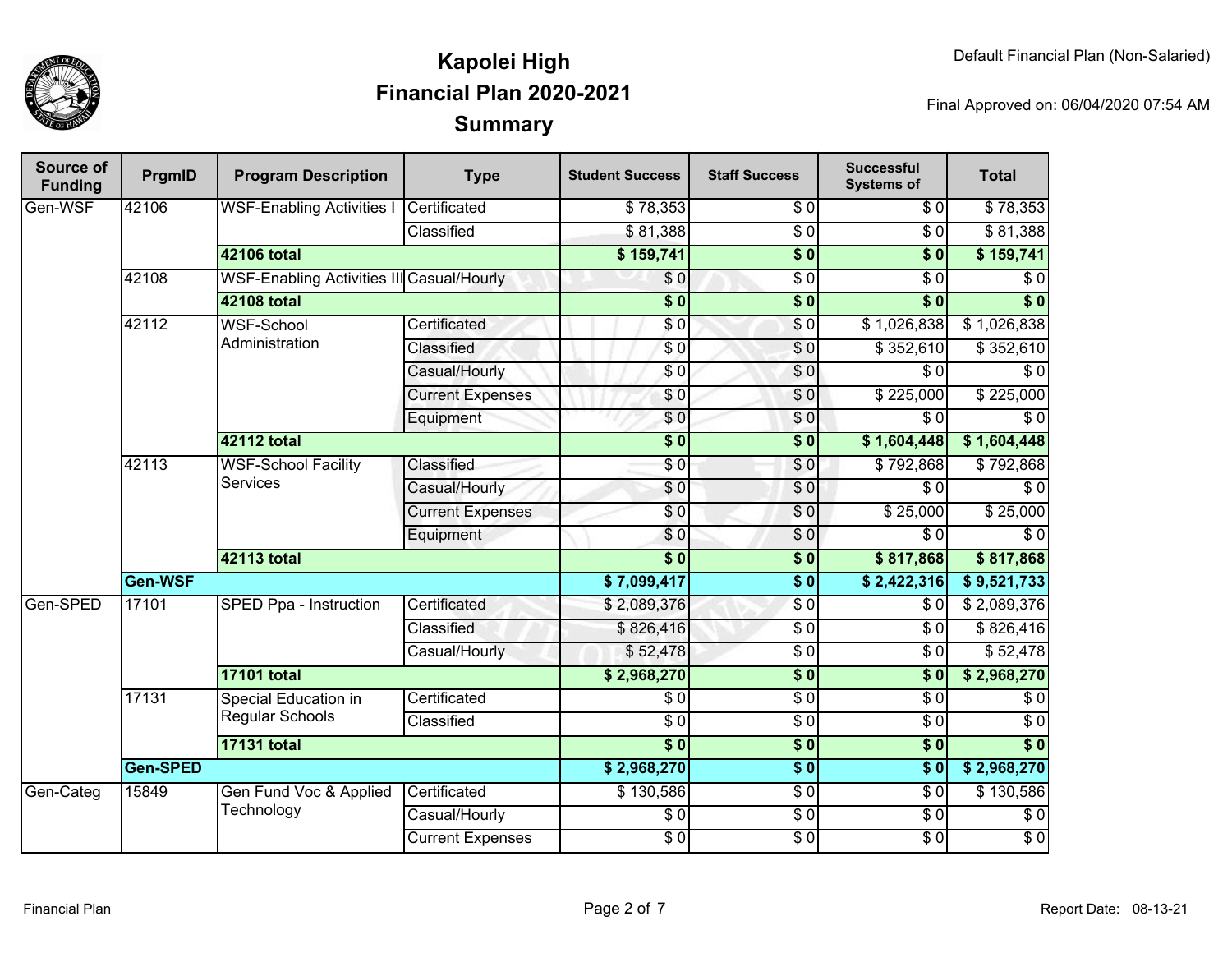

| <b>Source of</b><br><b>Funding</b> | PrgmID | <b>Program Description</b>                      | <b>Type</b>             | <b>Student Success</b> | <b>Staff Success</b> | <b>Successful</b><br><b>Systems of</b> | <b>Total</b>     |
|------------------------------------|--------|-------------------------------------------------|-------------------------|------------------------|----------------------|----------------------------------------|------------------|
| Gen-Categ                          | 15849  | Gen Fund Voc & Applied<br>Technology            | Equipment               | $\sqrt{6}$             | $\overline{\$0}$     | \$0                                    | $\overline{\$0}$ |
|                                    |        | <b>15849 total</b>                              |                         | \$130,586              | $\overline{\$0}$     | \$0                                    | \$130,586        |
|                                    | 16158  | <b>JROTC</b>                                    | Certificated            | \$194,696              | $\overline{\$0}$     | $\overline{\$0}$                       | \$194,696        |
|                                    |        |                                                 | <b>Current Expenses</b> | \$0                    | $\overline{\$0}$     | $\overline{$}0$                        | $\overline{\$0}$ |
|                                    |        | <b>16158 total</b>                              |                         | \$194,696              | $\sqrt{6}$           | \$0                                    | \$194,696        |
|                                    | 16770  | <b>Learning Centers</b>                         | Certificated            | \$32,647               | $\sqrt{6}$           | $\overline{\$0}$                       | \$32,647         |
|                                    |        |                                                 | Casual/Hourly           | \$0                    | \$0                  | $\overline{\$0}$                       | $\overline{\$0}$ |
|                                    |        |                                                 | <b>Current Expenses</b> | $\sqrt{6}$             | $\sqrt{0}$           | $\overline{\$0}$                       | $\overline{\$0}$ |
|                                    |        |                                                 | Equipment               | \$0                    | \$0                  | $\overline{\$0}$                       | $\overline{\$0}$ |
|                                    |        | <b>16770 total</b>                              |                         | \$32,647               | $\overline{\$}0$     | \$0                                    | \$32,647         |
|                                    | 16807  | <b>Hawaiian Studies</b>                         | <b>Current Expenses</b> | \$0                    | \$0                  | $\overline{\$0}$                       | $\overline{\$0}$ |
|                                    |        | <b>16807 total</b>                              |                         | $\overline{\$0}$       | $\sqrt{6}$           | $\sqrt{6}$                             | $\overline{\$}0$ |
|                                    | 16817  | <b>Early College</b>                            | <b>Current Expenses</b> | $\sqrt{6}$             | $\sqrt{6}$           | $\overline{\$0}$                       | $\overline{\$0}$ |
|                                    |        | <b>16817 total</b>                              |                         | $\overline{\$0}$       | $\overline{\$0}$     | $\sqrt{6}$                             | $\overline{\$0}$ |
|                                    | 17229  | Voc Rehab - Work Study<br><b>Contract W/DHS</b> | <b>Current Expenses</b> | $\overline{\$0}$       | $\overline{\$0}$     | $\overline{\$0}$                       | $\overline{\$0}$ |
|                                    |        | <b>17229 total</b>                              |                         | $\overline{\$0}$       | $\overline{\$0}$     | \$0                                    | \$0              |
|                                    | 18864  | <b>Alternative Programs</b>                     | Certificated            | \$65,293               | $\overline{\$0}$     | $\overline{\$0}$                       | \$65,293         |
|                                    |        | <b>18864 total</b>                              |                         | \$65,293               | $\overline{\$0}$     | $\overline{\$0}$                       | \$65,293         |
|                                    | 27000  | Athletics-Transportation                        | <b>Current Expenses</b> | \$0                    | \$0                  | $\sqrt{6}$                             | $\sqrt{6}$       |
|                                    |        | <b>27000 total</b>                              |                         | $\overline{\$0}$       | $\overline{\$0}$     | $\sqrt{6}$                             | $\overline{\$0}$ |
|                                    | 27100  | Athletics-Salary                                | Casual/Hourly           | $\sqrt{6}$             | \$0                  | \$0                                    | $\sqrt{6}$       |
|                                    |        | <b>27100 total</b>                              |                         | $\overline{\$0}$       | $\sqrt{6}$           | $\sqrt{6}$                             | $\sqrt{6}$       |
|                                    | 27300  | <b>Athletics-Gender Equity</b>                  | Casual/Hourly           | $\sqrt{6}$             | $\sqrt{6}$           | $\sqrt{6}$                             | $\sqrt{6}$       |
|                                    |        |                                                 | <b>Current Expenses</b> | $\overline{\$0}$       | $\sqrt{6}$           | $\overline{\$0}$                       | $\overline{\$0}$ |
|                                    |        | <b>27300 total</b>                              |                         | $\overline{\$0}$       | $\overline{\$0}$     | $\overline{\$0}$                       | \$0              |
|                                    | 27400  | Athletics-Supplies & Equip Current Expenses     |                         | $\sqrt{6}$             | $\sqrt{6}$           | $\sqrt{6}$                             | $\sqrt{6}$       |
|                                    |        |                                                 | Equipment               | $\sqrt{6}$             | $\sqrt{6}$           | $\sqrt{6}$                             | $\sqrt{6}$       |
|                                    |        | <b>27400 total</b>                              |                         | \$0                    | $\sqrt{6}$           | $\sqrt{6}$                             | \$0              |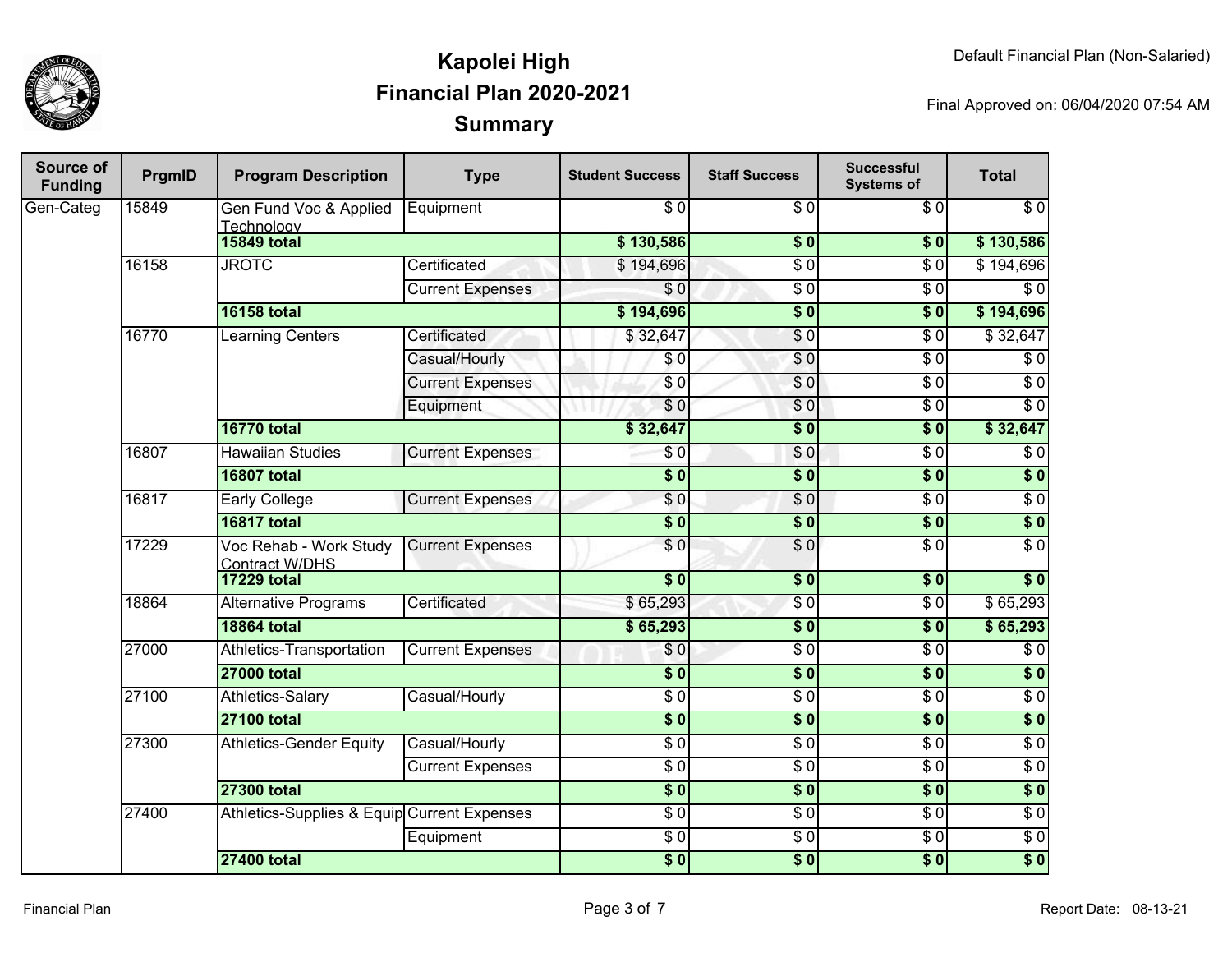

| Source of<br><b>Funding</b> | PrgmID           | <b>Program Description</b>                | <b>Type</b>                   | <b>Student Success</b> | <b>Staff Success</b> | <b>Successful</b><br><b>Systems of</b> | <b>Total</b>     |                  |
|-----------------------------|------------------|-------------------------------------------|-------------------------------|------------------------|----------------------|----------------------------------------|------------------|------------------|
| Gen-Categ                   | 27480            | <b>Athletic Trainers</b>                  | Classified                    | \$120,534              | \$0                  | \$0                                    | \$120,534        |                  |
|                             |                  |                                           | <b>Current Expenses</b>       | $\overline{\$0}$       | $\overline{\$0}$     | $\overline{\$0}$                       | $\overline{\$0}$ |                  |
|                             |                  | <b>27480 total</b>                        |                               | \$120,534              | $\overline{\$0}$     | $\overline{\$}0$                       | \$120,534        |                  |
|                             | <b>Gen-Categ</b> |                                           |                               | \$543,756              | $\overline{\$0}$     | $\overline{\$0}$                       | \$543,756        |                  |
| Federal                     | 18085            | Essa Title III Language<br>Instruction    | Casual/Hourly                 | \$0                    | $\sqrt{6}$           | $\overline{\$0}$                       | $\overline{\$0}$ |                  |
|                             |                  | <b>18085 total</b>                        |                               | $\overline{\$0}$       | $\overline{\$0}$     | $\sqrt{6}$                             | $\overline{\$0}$ |                  |
|                             | 20657            | Essa Title IIa Targeted                   | Casual/Hourly                 | \$0                    | \$0                  | $\overline{\$0}$                       | $\overline{\$0}$ |                  |
|                             |                  | Prof Dev                                  | <b>Current Expenses</b>       | \$0                    | \$0                  | $\overline{\$0}$                       | $\overline{\$0}$ |                  |
|                             |                  | <b>20657 total</b>                        |                               | $\overline{\$0}$       | $\overline{\$0}$     | $\overline{\$}0$                       | $\overline{\$}0$ |                  |
|                             | 20696            | Essa Title IIa Assist Nhqt<br>to Hat      | <b>Current Expenses</b>       | \$0                    | \$0                  | $\overline{\$0}$                       | $\overline{\$0}$ |                  |
|                             |                  | <b>20696 total</b>                        |                               | $\overline{\$0}$       | $\overline{\$0}$     | $\overline{\$0}$                       | $\overline{\$0}$ |                  |
|                             | 20697            | Essa Title IIa Prof Dev                   | Casual/Hourly                 | \$0                    | \$0                  | $\overline{\$0}$                       | $\overline{\$0}$ |                  |
|                             |                  | <b>20697 total</b>                        |                               | $\overline{\$0}$       | \$0                  | $\overline{\$}0$                       | $\overline{\$}0$ |                  |
|                             | 20698            | Essa Title IIa Support<br>New Tchr & Prin | Casual/Hourly                 | \$0                    | \$0                  | $\overline{\$0}$                       | $\overline{\$0}$ |                  |
|                             |                  | <b>20698 total</b>                        |                               | $\overline{\$0}$       | $\overline{\$0}$     | $\overline{\$0}$                       | $\overline{\$0}$ |                  |
|                             | 35913            |                                           | <b>Sch Prgm Food Services</b> | Classified             | \$0                  | $\overline{\$0}$                       | $\overline{S}0$  | $\overline{\$0}$ |
|                             |                  |                                           | Casual/Hourly                 | $\overline{\$0}$       | $\sqrt{6}$           | $\sqrt{6}$                             | $\overline{\$0}$ |                  |
|                             |                  | 35913 total                               |                               | $\overline{\$0}$       | $\overline{\$0}$     | $\overline{\$0}$                       | $\overline{\$0}$ |                  |
|                             | 52001            | <b>ESEA Title I-Homeless</b>              | <b>Current Expenses</b>       | \$0                    | $\overline{\$0}$     | $\overline{\$0}$                       | $\overline{\$0}$ |                  |
|                             |                  | Children                                  | Equipment                     | $\overline{S}0$        | $\sqrt{6}$           | $\overline{\$0}$                       | $\overline{\$0}$ |                  |
|                             |                  | <b>52001 total</b>                        |                               | $\overline{\$0}$       | $\overline{\$0}$     | $\overline{\$}0$                       | $\overline{\$}0$ |                  |
|                             | Federal          |                                           |                               | $\overline{\$0}$       | $\overline{\$0}$     | $\overline{\$0}$                       | $\overline{\$0}$ |                  |
| Gen-Cent                    | 25220            | <b>School Transformation</b>              | <b>Current Expenses</b>       | $\overline{\$0}$       | $\overline{\$0}$     | $\overline{\$0}$                       | $\overline{\$0}$ |                  |
|                             |                  | <b>25220 total</b>                        |                               | $\overline{\$0}$       | $\overline{\$0}$     | $\overline{\$0}$                       | $\overline{\$0}$ |                  |
|                             | 35163            | <b>Food Services-General</b>              | Classified                    | $\overline{30}$        | $\sqrt{6}$           | $\overline{\$0}$                       | $\overline{\$0}$ |                  |
|                             |                  | Fund                                      | Casual/Hourly                 | $\overline{\$0}$       | $\overline{\$0}$     | $\overline{\$0}$                       | $\overline{\$0}$ |                  |
|                             |                  | 35163 total                               |                               | $\overline{\$0}$       | $\overline{\$0}$     | $\overline{\$0}$                       | $\overline{\$0}$ |                  |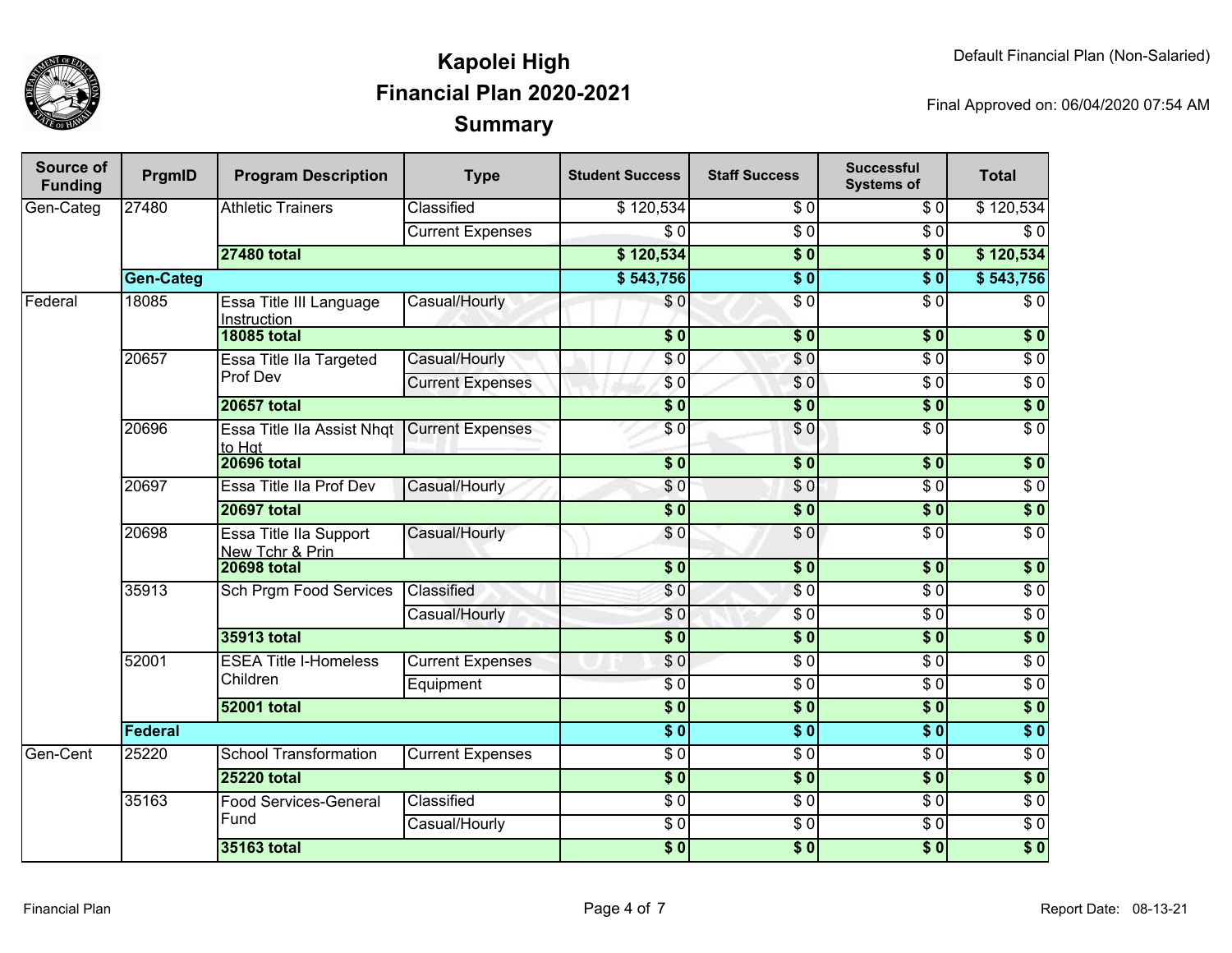

| <b>Source of</b><br><b>Funding</b> | PrgmID          | <b>Program Description</b>           | <b>Type</b>              | <b>Student Success</b>  | <b>Staff Success</b>   | <b>Successful</b><br><b>Systems of</b> | <b>Total</b>      |                  |
|------------------------------------|-----------------|--------------------------------------|--------------------------|-------------------------|------------------------|----------------------------------------|-------------------|------------------|
| Gen-Cent                           | 37721           | <b>Athletic Travel</b>               | <b>Current Expenses</b>  | \$0                     | \$0                    | $\overline{\$0}$                       | $\overline{\$0}$  |                  |
|                                    |                 | 37721 total                          |                          | $\overline{\$0}$        | $\overline{\bullet}$ 0 | $\overline{\$0}$                       | $\overline{\$}0$  |                  |
|                                    | <b>Gen-Cent</b> |                                      |                          | $\overline{\$0}$        | $\overline{\$0}$       | $\overline{\$0}$                       | $\overline{\$0}$  |                  |
| Special                            | 13173           | <b>DHHS-Project HI Aware</b>         | Casual/Hourly            | \$0                     | $\sqrt{6}$             | $\overline{\$0}$                       | $\overline{30}$   |                  |
|                                    |                 | <b>13173 total</b>                   |                          | $\overline{\$0}$        | $\overline{\$0}$       | $\overline{\$0}$                       | $\sqrt{ }$        |                  |
|                                    | 15754           | Voc Ed-Program                       | Casual/Hourly            | \$0                     | $\sqrt{6}$             | $\overline{\$0}$                       | $\overline{\$0}$  |                  |
|                                    |                 | Improvement FY19                     | <b>Current Expenses</b>  | $\overline{S}0$         | $\sqrt{0}$             | $\overline{\$0}$                       | $\overline{30}$   |                  |
|                                    |                 |                                      | Equipment                | \$0                     | $\sqrt{0}$             | $\overline{\$0}$                       | $\sqrt{6}$        |                  |
|                                    |                 |                                      | <b>Motor Vehicles</b>    | \$0                     | \$0                    | \$0                                    | $\overline{\$0}$  |                  |
|                                    |                 | <b>15754 total</b>                   |                          | $\overline{\$0}$        | $\overline{\$0}$       | $\sqrt{50}$                            | $\overline{\$}$ 0 |                  |
|                                    | 16350           | Summer School - Special<br>Fund      | Casual/Hourly            | \$0                     | \$0                    | $\overline{\$0}$                       | $\overline{\$0}$  |                  |
|                                    |                 | <b>16350 total</b>                   |                          | $\overline{\$0}$        | $\overline{\$}0$       | 30                                     | $\sqrt{ }$        |                  |
|                                    | 19062           |                                      | <b>DOD-Fed Connected</b> | <b>Current Expenses</b> | \$0                    | $\overline{\$0}$                       | $\overline{\$0}$  | $\overline{\$0}$ |
|                                    |                 | <b>Student Incentive</b>             | Equipment                | \$0                     | $\overline{\$0}$       | $\overline{\$0}$                       | $\overline{\$0}$  |                  |
|                                    |                 | <b>19062 total</b>                   |                          | $\overline{\$0}$        | $\overline{\$}0$       | $\sqrt{ }$                             | $\sqrt{ }$        |                  |
|                                    | 35304           | <b>Food Services-Special</b><br>Fund | <b>Current Expenses</b>  | \$0                     | \$0                    | $\overline{\$0}$                       | $\overline{\$0}$  |                  |
|                                    |                 | <b>35304 total</b>                   |                          | $\overline{\$0}$        | $\overline{\$0}$       | \$0                                    | $\sqrt{6}$        |                  |
|                                    | 37307           | Use of School Facilities -<br>School | <b>Current Expenses</b>  | \$0                     | $\overline{\$0}$       | $\overline{\$0}$                       | $\sqrt{6}$        |                  |
|                                    |                 | 37307 total                          | $\overline{\$0}$         | $\overline{\$0}$        | $\overline{\$0}$       | $\sqrt{ }$                             |                   |                  |
|                                    | <b>Special</b>  |                                      |                          | $\overline{\$0}$        | $\overline{\bullet}$ 0 | $s$ <sub>0</sub>                       | $\overline{\$}$ 0 |                  |
| Trust                              | 16616           | Project Lead the Way                 | <b>Current Expenses</b>  | $\overline{S}0$         | $\overline{\$0}$       | $\overline{\$0}$                       | $\overline{30}$   |                  |
|                                    |                 |                                      | Equipment                | $\overline{\$0}$        | $\sqrt{6}$             | $\overline{\$0}$                       | $\sqrt{6}$        |                  |
|                                    |                 | <b>16616 total</b>                   |                          | $\overline{\$0}$        | $\overline{\$0}$       | $\overline{\$0}$                       | $\sqrt{ }$        |                  |
|                                    | 16622           | <b>JROTC Program Trust</b>           | <b>Current Expenses</b>  | $\overline{30}$         | $\overline{50}$        | $\overline{\$0}$                       | $\overline{30}$   |                  |
|                                    |                 | <b>16622 total</b>                   |                          | $\overline{\$0}$        | $\overline{\$0}$       | $\overline{\$0}$                       | $\overline{\$}0$  |                  |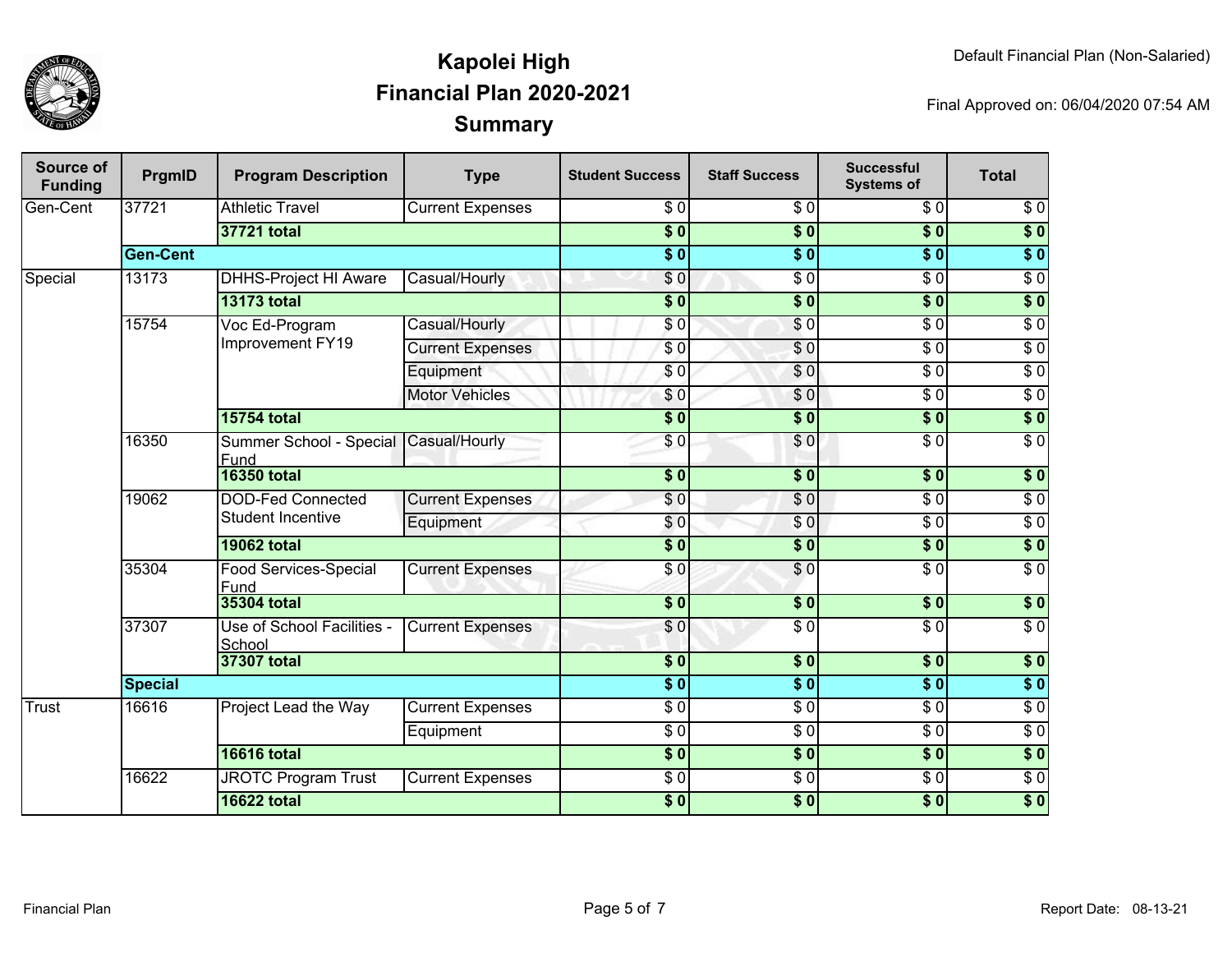

| Source of<br><b>Funding</b> | PrgmID       | <b>Program Description</b>                    | <b>Type</b>             | <b>Student Success</b> | <b>Staff Success</b> | <b>Successful</b><br><b>Systems of</b> | <b>Total</b>               |
|-----------------------------|--------------|-----------------------------------------------|-------------------------|------------------------|----------------------|----------------------------------------|----------------------------|
| Trust                       | 27200        | <b>Athletics</b>                              | <b>Current Expenses</b> | \$0                    | \$0                  | \$0]                                   | \$0                        |
|                             |              | 27200 total                                   |                         | \$0                    | \$0]                 | \$0]                                   | \$0                        |
|                             | <b>Trust</b> |                                               |                         | \$0                    | \$01                 | \$0]                                   | \$0                        |
| Inter Xfer                  | 16355        | <b>Driver and Traffic Safety</b><br>Education | Casual/Hourly           | \$0                    | \$0                  | \$0]                                   | \$0                        |
|                             |              |                                               | <b>Current Expenses</b> | \$0                    | \$0                  | \$0                                    | \$0                        |
|                             |              |                                               | Equipment               | \$0                    | \$0                  | \$0]                                   | \$0                        |
|                             |              | <b>16355 total</b>                            |                         | \$0                    | \$0                  | \$0]                                   | \$0                        |
|                             | Inter Xfer   |                                               |                         | \$0]                   | \$0]                 | \$0]                                   | \$0                        |
| <b>Grand Total</b>          |              |                                               |                         | \$10,611,443           | \$0                  |                                        | $$2,422,316$ $$13,033,759$ |